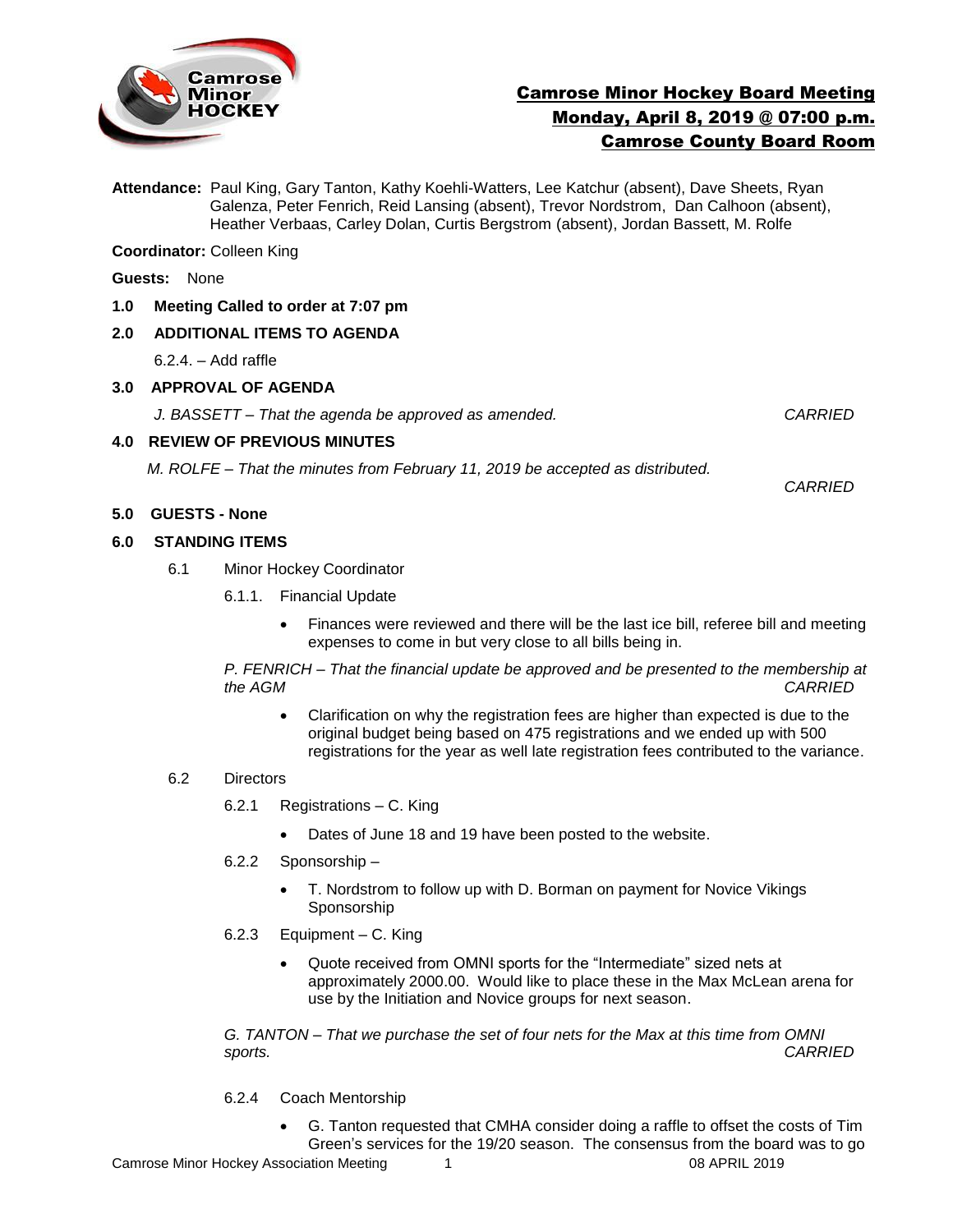ahead with this. G. Tanton to conduct some further research into the requirements for CMH to do a raffle.

- 6.2.5 Division Directors
	- Initiation Good season and some feedback that it was too long
	- Novice positive with the new Intro to Hockey model with tweaks to be done with refs calling the games appropriately and coaches also following the guidelines with penalties, etc.
	- Atom Complaints on the increase with this division and only one current complaint is being looked into by P. Fenrich, L. Katchur and H. Verbaas.
	- Peewee One complaint received close to the end of the season and T. Nordstrom recommended a meeting with the parent and coaches and to ask for him to attend if needed. Nothing has been received to date if this was done.
	- Bantam and Midget No complaints received.
	- Female Teams all did well with the main concerns from the Bantam division as to why they were considered Bantam A for provincials and not B. Miscommunication around the tiering will be rectified for next season.
	- Rep Teams concerns were raised regarding a couple of the representative teams, for the most part the survey results were positive. Steps are or have been taken to address specific team concerns.
	- Non Rep Teams Requesting if there is a way to increase practices for some of the teams. C. King recommends that it be scheduled in at the beginning of the season for teams to practice together every second week or whatever is feasible once the schedule is completed but it has to be done by the scheduler as the coaches will not do it.
		- o When meeting with J. Cook and R. Poole, request more ice on Thursday evening in the Max to enable us to provide another practice slot for teams and move the Midget AA later.

# **7.0 OLD BUSINESS**

- 7.1 Branding
	- Survey results were reviewed and it was a split decision between keeping the AA name for all teams or to keep the team names as is. J. Bassett and T. Nordstrom to look at some logo options with a graphic designer's assistance.
	- Suggested this be brought up at the AGM and that the final decision will be made at the May board meeting regarding the logo.

# 7.2 Team Budgets

- Bantam Wildcats and AtoMc Blackhawks submitted their budgets.
- 7.3 AGM has been booked in for Wednesday, April 17<sup>th</sup> at 6:30 p.m. Board members up for election:
	- 7.3.1. President
	- 7.3.2 Secretary (Kathy Watters will let her name stand)
	- 7.3.3 Dan Calhoon (will let his name stand)
	- 7.3.4 Peter Fenrich (will let his name stand)
	- 7.3.5 Lee Katchur (will let his name stand)
	- 7.3.6 Reid Lansing (will not be returning)
	- 7.3.7 Trevor Nordstrom (will let his name stand)
	- 7.3.8 Open position X 2
- 7.4 Novice Intro to Hockey Hockey Alberta finalized and information sent out to membership and board members.